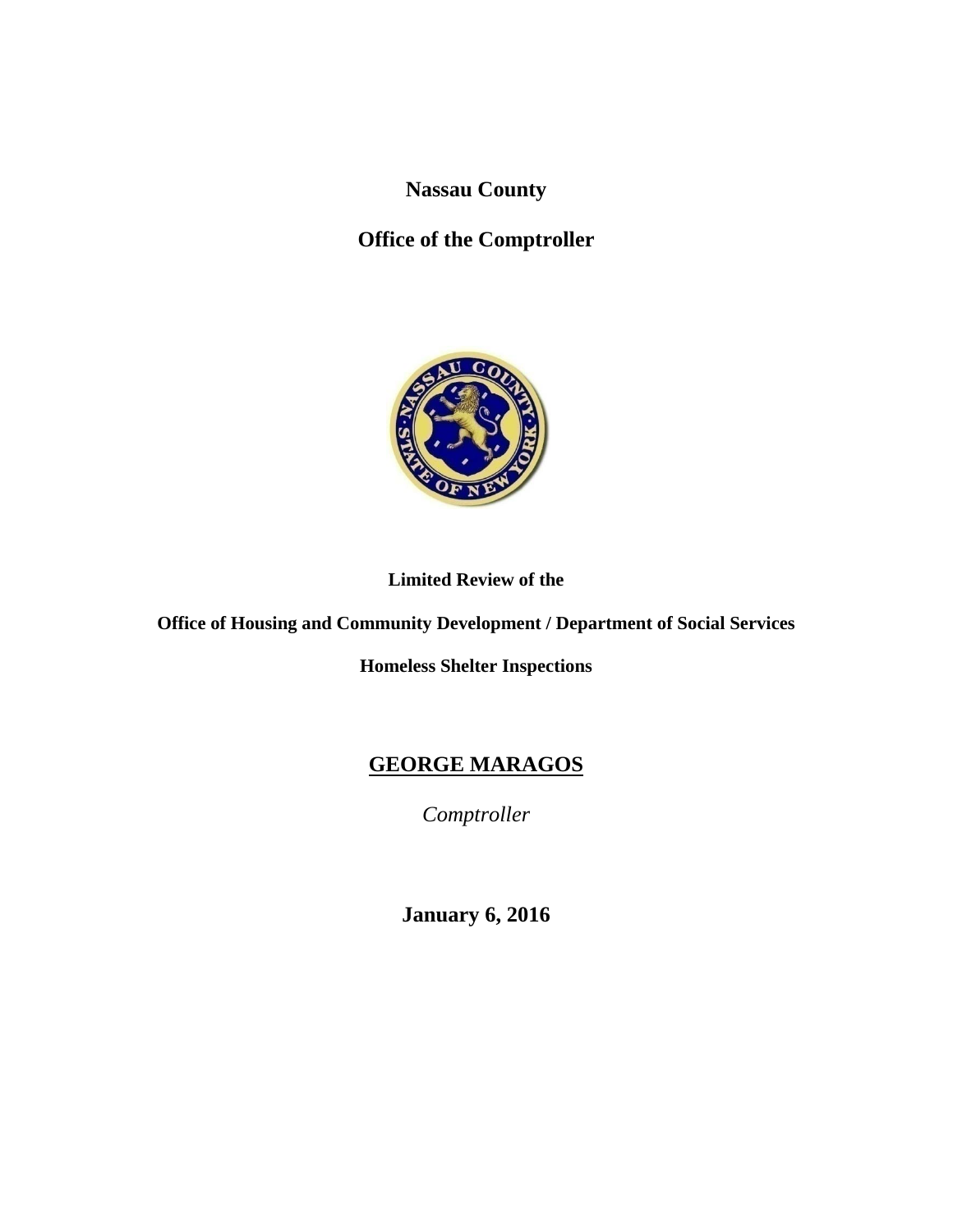# **NASSAU COUNTY**  *OFFICE OF THE COMPTROLLER*

# **George Maragos**

*Comptroller* 

James Garner *Chief Deputy Comptroller* 

Raymond J. Averna, Esq. *Deputy Comptroller* 

Jostyn Hernandez *Director of Communications* 

Review Staff

JoAnn Greene *Director of Field Audit* 

Bebe Belkin *Inspector Comptroller* 

Aurora Scifo *Assistant Director of Field Audit* 

> Denise Gianotti *Field Auditor III*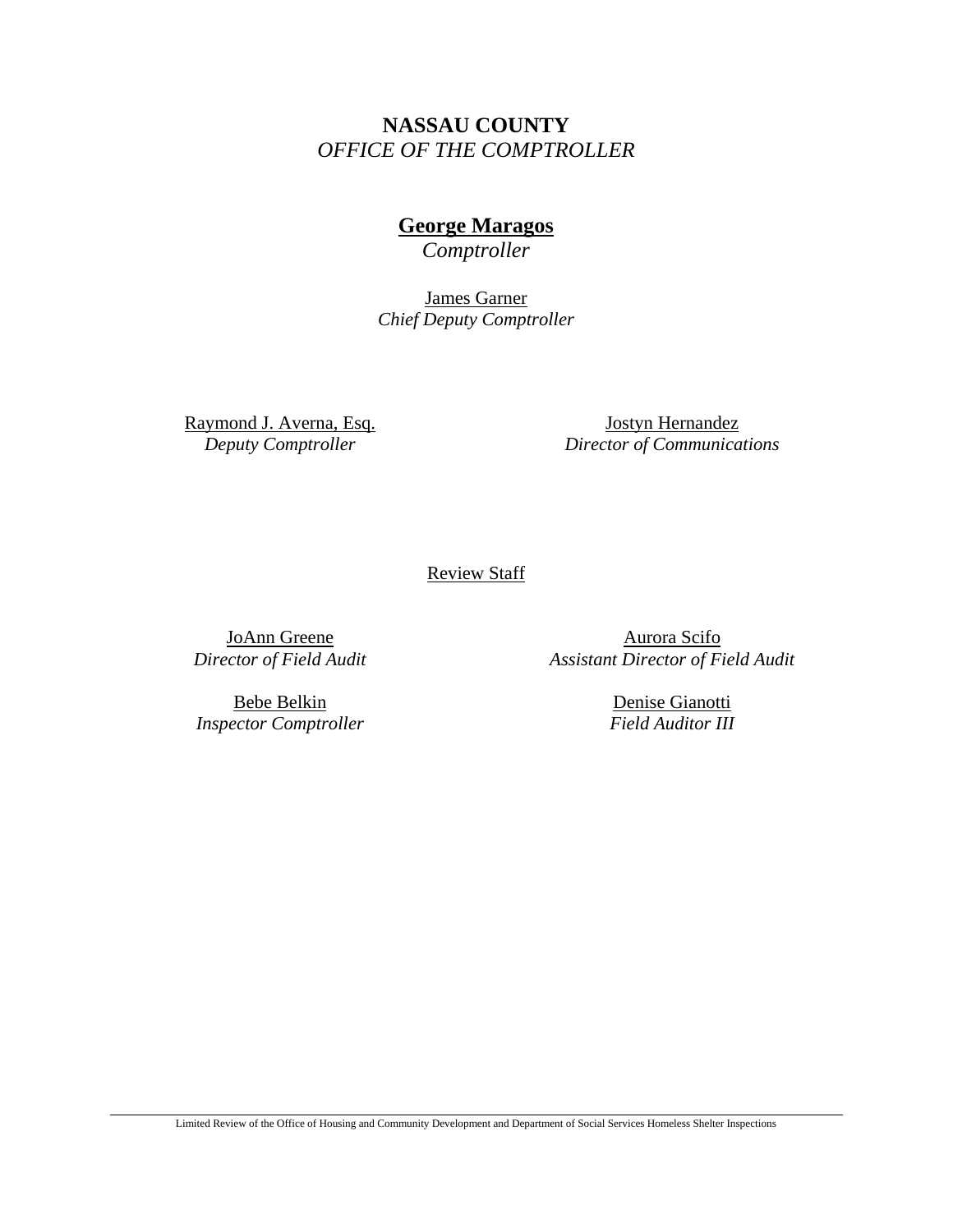### **Introduction:**

The Nassau County Office of Housing and Community Development ("OHCD") and the Nassau County Department of Social Services ("DSS") have a joint venture to provide shelter placement and assistance with emergency housing needs. The Memorandum of Understanding between OHCD and DSS ("MOU-OHCD/DSS") gives them joint responsibility for providing supportive services designed to stabilize households and prevent homelessness, and also to facilitate the transition for those that are homeless to permanent housing.

The Comptroller's Office was requested to perform a review of a particular homeless shelter to determine if there were any outstanding safety issues with that shelter.

The request was made because on January 8, 2014, News 12 Long Island<sup>1</sup> reported that the residents of a homeless shelter had no heat overnight and a picture taken by a resident inside the shelter showed the thermostat reading at 50 degrees. News 12 also reported that the residents claimed the fire alarms, electric and plumbing systems did not work. News 12 also stated that a "DSS representative visited the shelter today and everything is fine."

During a recent Living Wage review the auditors requested inspection reports for the shelter for 2012-2014 from OHCD and found that there was confusion between DSS and OHCD as to who was responsible for maintenance of these records. It was only after numerous email exchanges that OHCD finally was able to provide two of the three reports. However, due to the confusion we experienced, we expanded our testing to include a review of all 27 shelter inspections, and motel<sup>2</sup> certifications for all emergency shelters for the period 2012 through 2014.

### **Key Findings:**

 $\overline{a}$ 

- OHCD/DSS did not conduct annual inspections on most shelters as required by Federal Housing Standards. For the period 2012 through 2014, OHCD could not provide any inspection reports for the 26 of the 27 dwellings.
- OHCD does not maintain a control log of client complaints. Without written records, there is no evidence of the number of complaints, if any corrective actions were taken, and if there are shelters that receive frequent complaints.
- DSS and OHCD do not verify that non-profit shelters file IRS Form 990 as required by the County Memorandum of Understanding ("MOU") with the shelters. County vendors must comply with all laws in order to maintain their contracts with the County. The IRS form 990 is also useful when evaluating whether or not to enter into and/or renew an MOU with a particular shelter.

<sup>&</sup>lt;sup>1</sup> News 12 Long Island is a Local Cable News Channel.

Limited Review of the Office of Housing and Community Development and Department of Social Services Homeless Shelter Inspections  $<sup>2</sup>$  Designated motels are used, particularly in the winter months, to accommodate for the increase in the homeless population.</sup>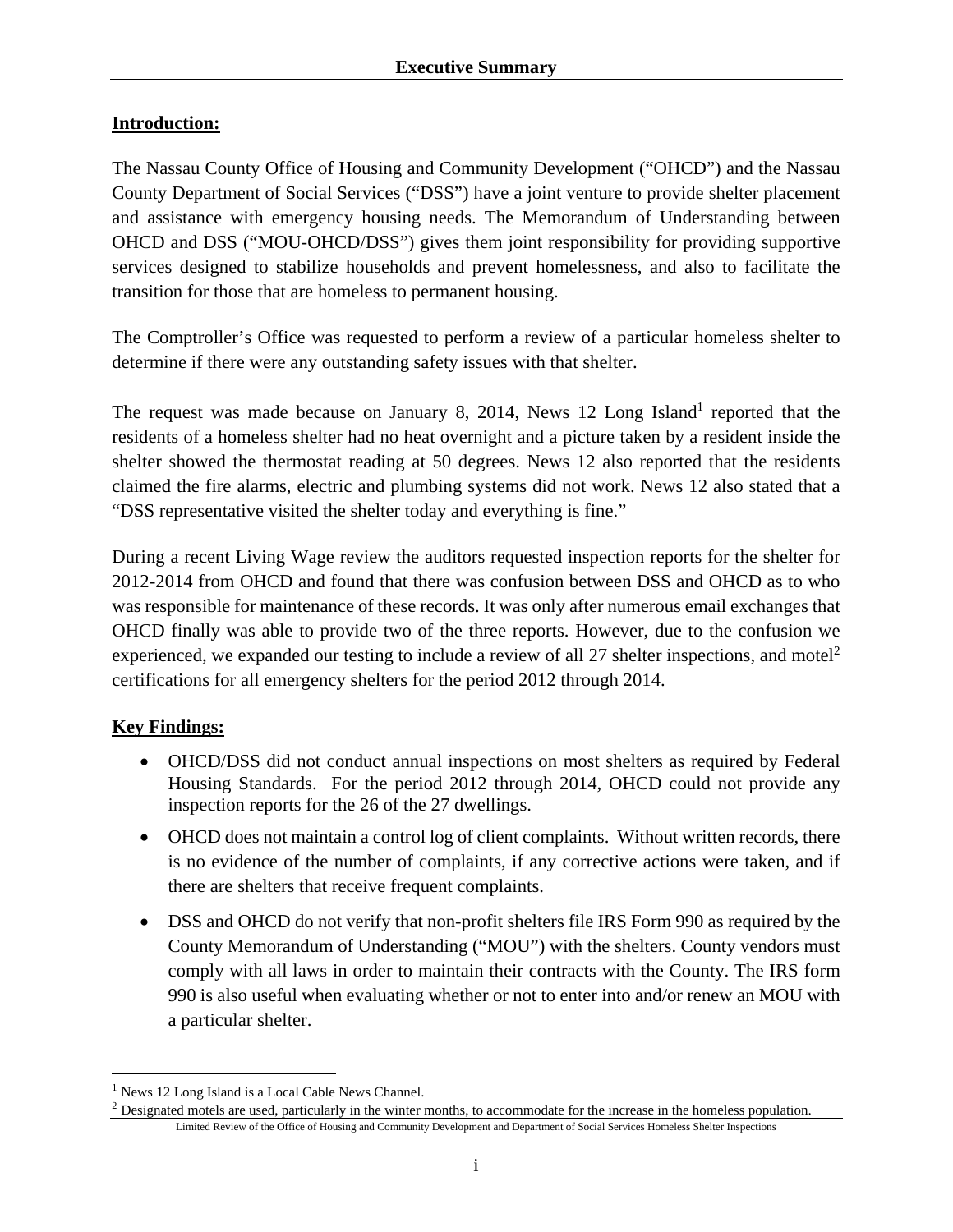OHCD/DSS does not verify that motel units meet legal shelter standards as required by the MOU between OHCD and DSS. This MOU requires that individual motel owner certifications be kept on file. OHCD did not have these certifications for each of the eight motels that were used as emergency shelters during the audit period.

### **Key Recommendations:**

We recommend that OHCD/DSS:

- perform regular and follow-up shelter inspections in order to monitor and evaluate compliance with the MOU with each Shelter;
- maintain proper documentation of each inspection;
- redesign Shelter Inspection Forms to capture the attributes of the Federal Housing Quality Standards as noted in the County MOU with Shelters, and add a section for the inspector and the supervisor to print, sign and date the form;
- ensure that someone other than the inspector performs the supervisory review;
- prepare written inspection procedures so that all inspectors follow a prescribed standard;
- develop a complaint handling process, including a log of the date and details of the complaint, when an inspector was sent, and the corrective action to be taken;
- implement a process to monitor whether non-profit shelters used by the County to provide emergency housing are in compliance with IRS regulations and the terms of the MOU with the County; and
- obtain current Permits to Operate a Temporary Residence for all motels being used. They should be retained on file by OHCD as required by the OHCD/DSS MOU.

\*\*\*\*\*\*

The matters covered in this report have been discussed with the officials of OHCD/DSS Departments. On October 15, 2015 we submitted a draft report to the OHCD/DSS Departments for their review. The OHCD/DSS Departments provided their response on October 29, 2015. Their response and our follow up to their response are included as an Appendix to this report.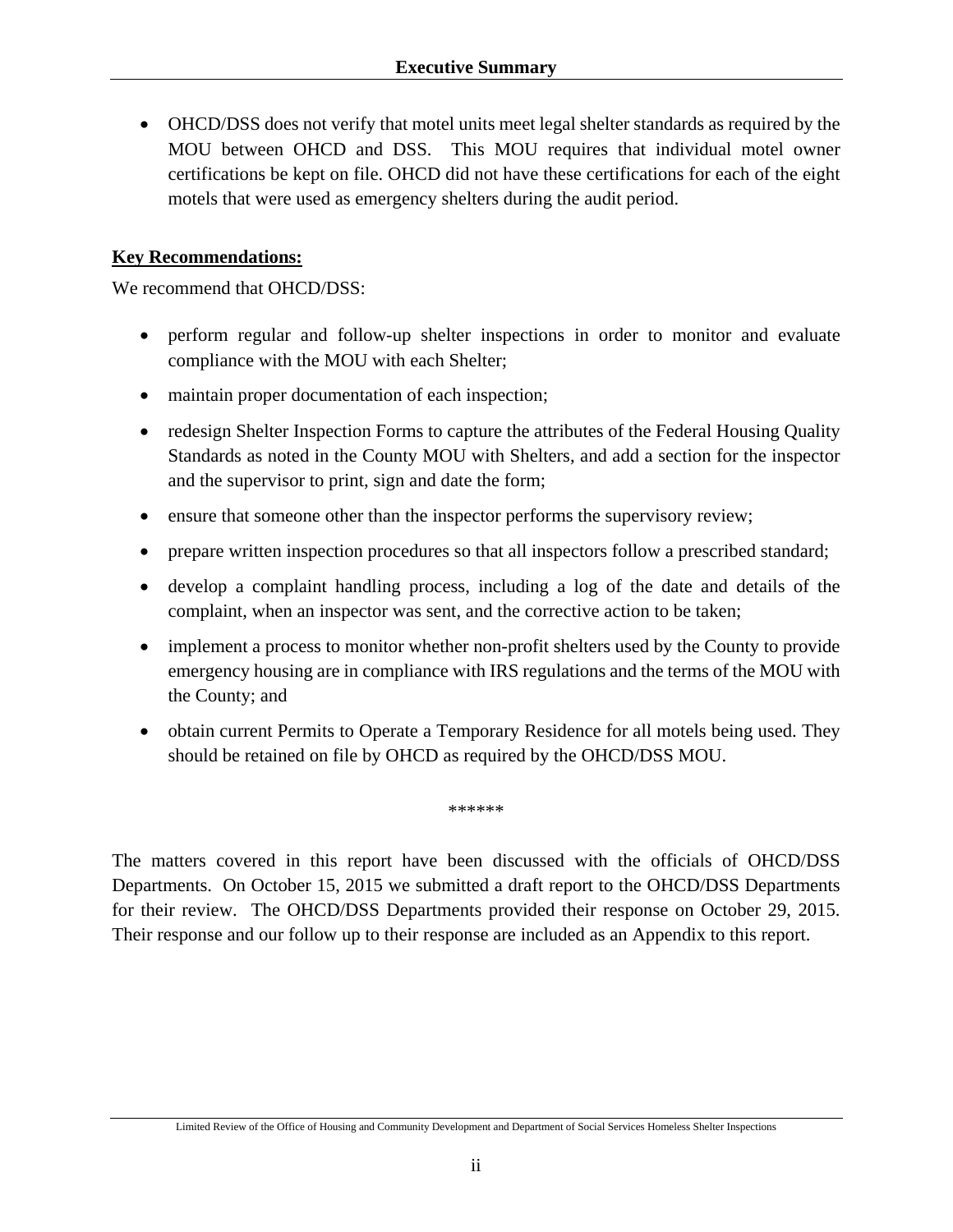### **Page**

| (1) OHCD/DSS Did Not Conduct Annual Inspections on Most Shelters As Required by          |  |
|------------------------------------------------------------------------------------------|--|
|                                                                                          |  |
| (3) DSS and OHCD Do Not Verify that Non-Profit Shelters File IRS Form 990 as Required by |  |
| (4) OHCD/DSS Does Not Verify that Motel Units Meet Legal Shelter Standards as Required   |  |
|                                                                                          |  |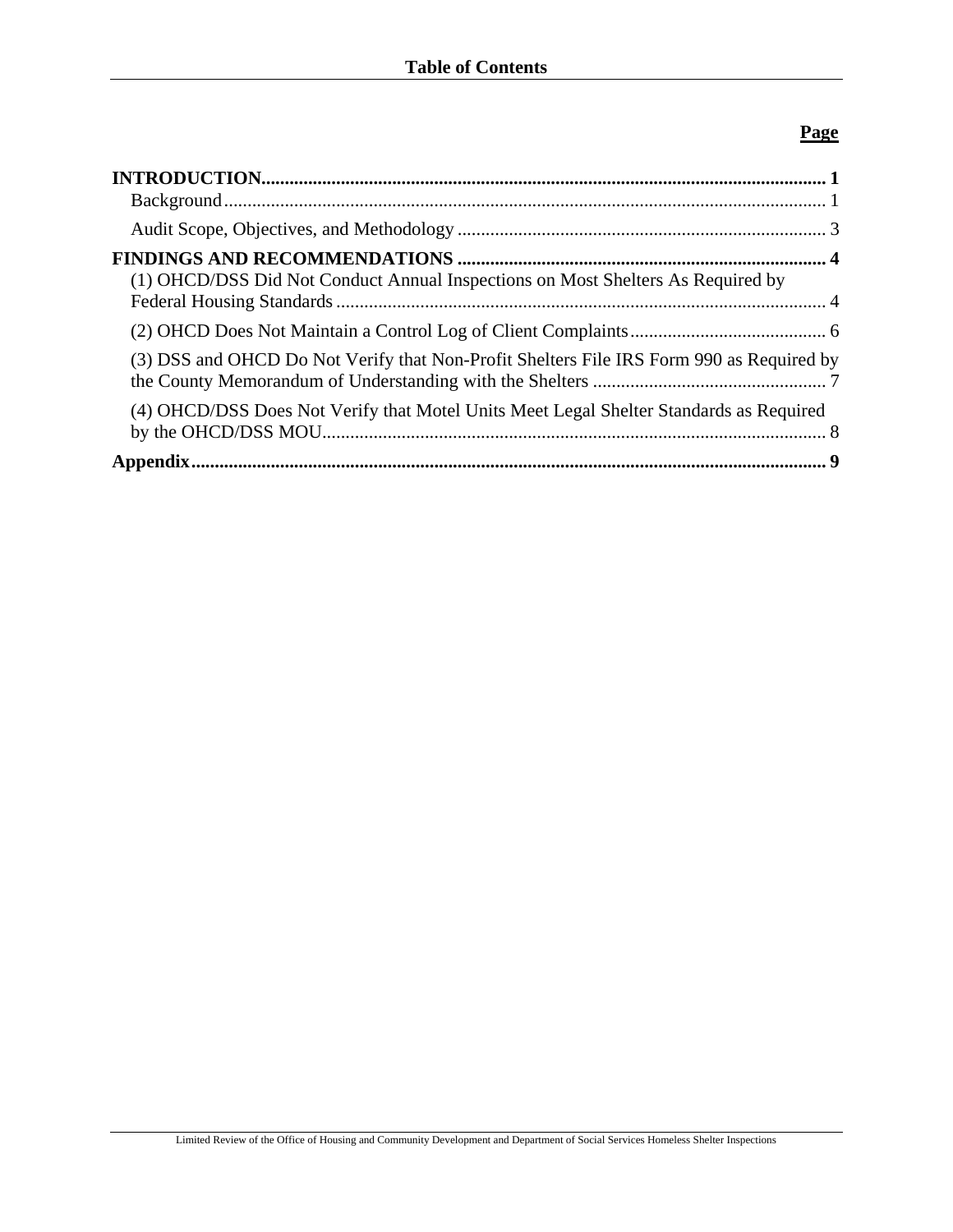### **Background**

OHCD and DSS have a joint venture to provide shelter placement and assistance with emergency housing needs. The Memorandum of Understanding between OHCD and DSS ("MOU-OHCD/DSS") gives them joint responsibility for providing supportive services designed to stabilize households and prevent homelessness and to also facilitate the transition from those that are homeless to permanent housing.

OHCD collaborates with DSS to procure and enter into agreements<sup>3</sup> with shelters within Nassau County to provide sufficient temporary/emergency housing services to eligible homeless families and individuals.

Staffing at OHCD includes a Deputy Director of Emergency Housing, full-time Case Managers and Housing Inspectors. In addition, one Program Supervisor and two Program Coordinators for the Employment Assistance Resource Network ("EARN") serve clients whose housing situations would be improved by steady employment. EARN conducts Job Readiness workshops, and makes individual client appointments to focus on resume preparation, internet job searches, etc. Eligible clients include clients referred by DSS and clients of OHCD programs<sup>4</sup>. The EARN Program Supervisor reports to the Deputy Director of Emergency Housing and oversee the EARN Program Coordinators.

DSS determines eligibility for public assistance benefits and refers all eligible clients to OHCD staff for appropriate emergency housing services. DSS advises OHCD when families and individuals are no longer eligible for Temporary Housing Assistance. As prescribed in the joint MOU-OHCD/DSS, DSS receives and processes vouchers for payment for eligible clients from all shelters. These vouchers are verified and approved by OHCD prior to payment. In addition, DSS provides desk and filing space for OHCD staff at the DSS Office building.

### Homeless Shelter Daily Rates and Procedures

1

The County pays the Shelters predetermined daily rates to provide Family or Single Adult Shelter Facilities in accordance with the New York State regulations and any policies set forth by the County. Shelter residents are required to sign in and out on a daily basis indicating whether they are single or for families, and the number of family members with them. When the Shelters are at maximum capacity, particularly in the winter months, DSS places the homeless clients in

<sup>&</sup>lt;sup>3</sup> These agreements are subject to the requirements of the Office of the County Attorney. Both OHCD and DSS have final approval of the form and substance of all new shelter agreements.

<sup>4</sup> Including but not limited to the Housing Choice Voucher Program, Project Homestart, and the Homeless Prevention and Rapid Re-Housing Program.

Limited Review of the Office of Housing and Community Development and Department of Social Services Homeless Shelter Inspections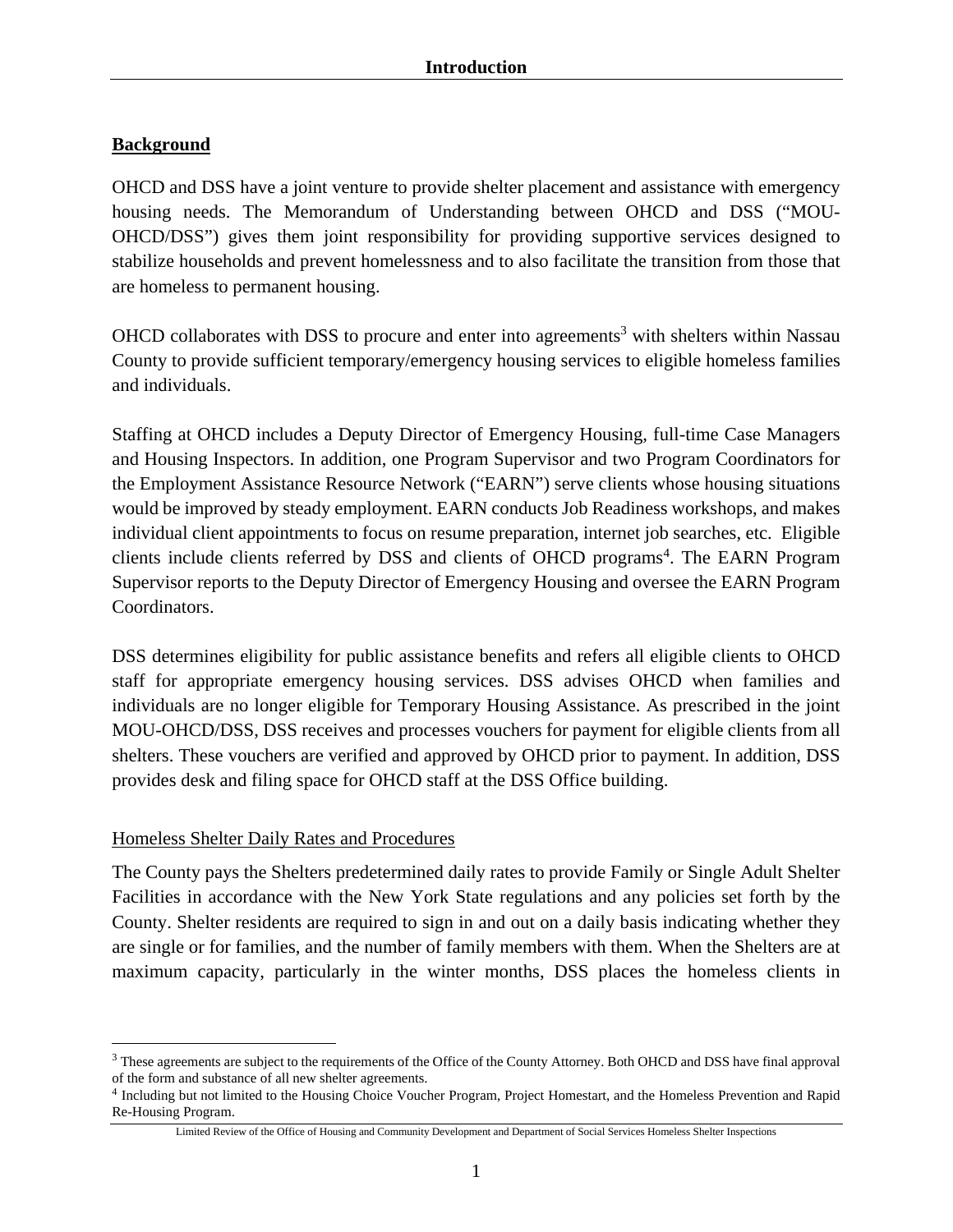designated motels. Motels receive \$75 per night per room. Exhibit I below summarizes the daily rates DSS paid to Shelters for emergency shelter services between 2012 and 2014.

# **Exhibit I**

| <b>Single</b><br>Rate |    | <b>Family</b><br>Rate |     | <b>Duration of</b><br><b>Stay</b> | Percentage of<br><b>Shelter Rate</b><br>Paid | $\frac{0}{0}$<br><b>Change</b><br>in Rate |
|-----------------------|----|-----------------------|-----|-----------------------------------|----------------------------------------------|-------------------------------------------|
| \$                    | 67 |                       | 140 | $1 - 60$ days                     | 100%                                         |                                           |
| \$                    | 54 | \$                    | 112 | 61-150 days                       | 80%                                          | $-20%$                                    |
| \$                    | 40 | \$                    | 84  | $151 + days$                      | 60%                                          | $-25%$                                    |

# **Emergency Shelter Daily Rates**

*Source: Nassau County Department of Social Services* 

### Emergency Housing Payments

DSS payments to Homeless Shelters and Motels for the four year period 2011 through 2014 totaled \$39.7 million. The aggregate payments to the designated motels for the period amounted to \$8.4 million, or 21.2 percent of the total payments for Emergency Housing. Exhibit II below shows DSS payments to Homeless Shelters and Motels for the Years 2011-2014. In 2014, OHCD placed homeless individuals and families with 22 shelter providers in 27 different shelter locations, and in seven motels.

# **Exhibit II**



#### *Source: Nassau County Department of Social Services*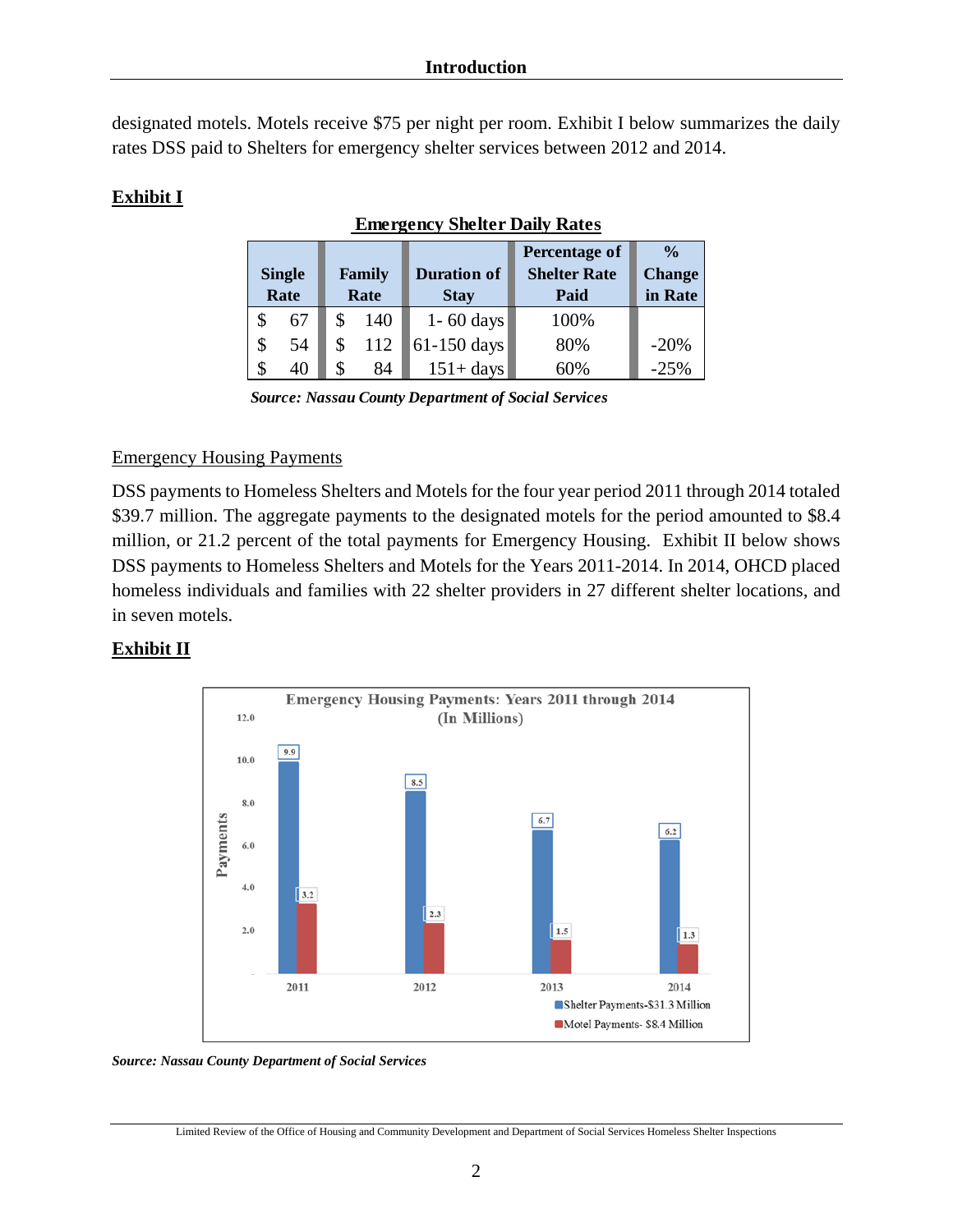### **Audit Scope, Objectives, and Methodology**

Our review period was January 1, 2012 through December 31, 2014.

The specific objectives of this review were to verify that:

- OHCD/DSS have policies and procedures in place to ensure adequate building conditions are maintained for shelters and motels housing homeless individuals;
- regular housing inspections and follow-up inspections are performed for all shelters, and motel certifications obtained and reviewed; and
- housing complaints, the action taken, and the final resolution of such complaints are documented.

We interviewed OHCD personnel and reviewed policies and procedures and available inspection reports.

We believe our review provides a reasonable basis for the findings and recommendations contained herein.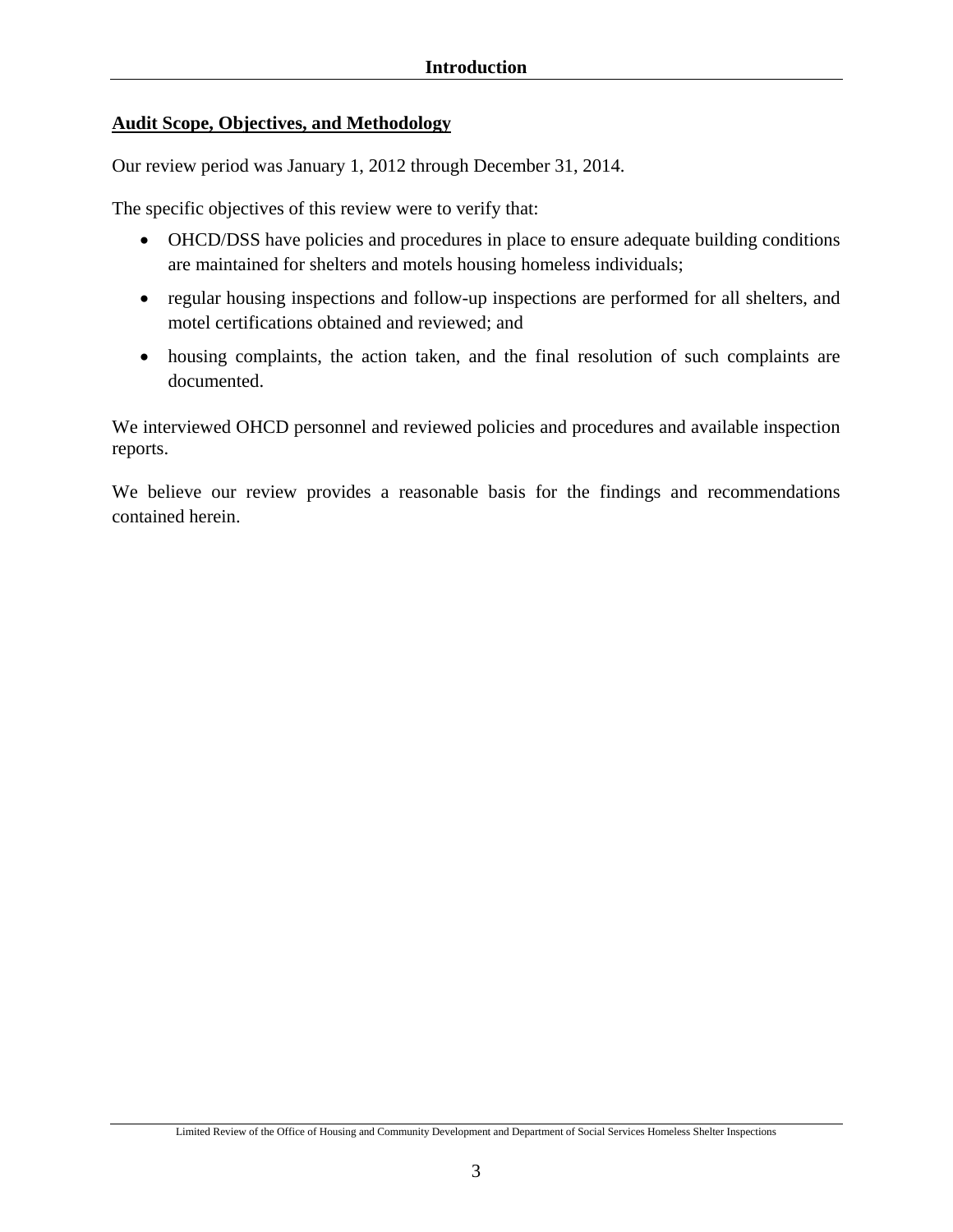### **Audit Finding:**

 $\overline{a}$ 

# **(1) OHCD/DSS Did Not Conduct Annual Inspections on Most Shelters As Required by Federal Housing Standards**

According to OHCD, an inspection is performed prior to the signing of the MOU between the County and the Shelter and annually thereafter. In the event there is a complaint, or the shelter fails an inspection, the inspector requires the shelter to take the necessary corrective actions prior to a follow-up inspection being performed. Two OHCD Housing Inspectors are responsible for scheduling all initial and follow-up inspections of Emergency dwellings to ensure that they are in compliance with Housing and Urban Development ("HUD") regulations. The Deputy Director of OHCD requests the shelter inspections, and the Housing Inspectors conduct the inspections and prepare the reports under the supervision of the DSS Housing Supervisor. All reports are then forwarded to the Deputy Director of OHCD.

The OHCD/DSS MOU requires that complete and accurate records and accounts be maintained for six years. In addition, "such records shall at all times be available for audit and inspections by the Comptroller's Office".

In March 2015, the auditors requested to review shelter inspections reports for the three year period 2012 through 2014, for the shelter noted in the January 2014 News 12 report. We noted that there was much confusion between DSS and OHCD as to who was responsible for maintenance of these records. It was only after numerous email exchanges that OHCD finally was able to provide two of the three reports. However, due to the confusion we experienced, we expanded our testing to include a review of the inspections reports for the other 26 shelters<sup>5</sup> for the period 2012 through 2014.

The two inspection reports provided by OHCD were dated November 2013 and October 2014. OHCD did not provide the 2012 report, or the follow-up inspection stating that the shelter had corrected the deficiencies noted in the January 2014 News 12 report.

At an April 2015 meeting, an OHCD official advised us that the records were not easily accessible and would have to be located. The auditors have made several requests since the April 2015 meeting and as of the date of this report, OHCD has not provided any of the 78 inspection reports for the 26 dwellings.

The auditors interviewed an OHCD official inquiring what actions are taken by an OHCD Housing Inspector when a shelter fails an inspection. We were informed that generally a shelter would not

<sup>5</sup> Some shelters operate more than one shelter dwelling. During years 2012-2014, there were 15 Shelters with 27 shelter dwellings/locations. As of April 2015, the County has added another shelter.

Limited Review of the Office of Housing and Community Development and Department of Social Services Homeless Shelter Inspections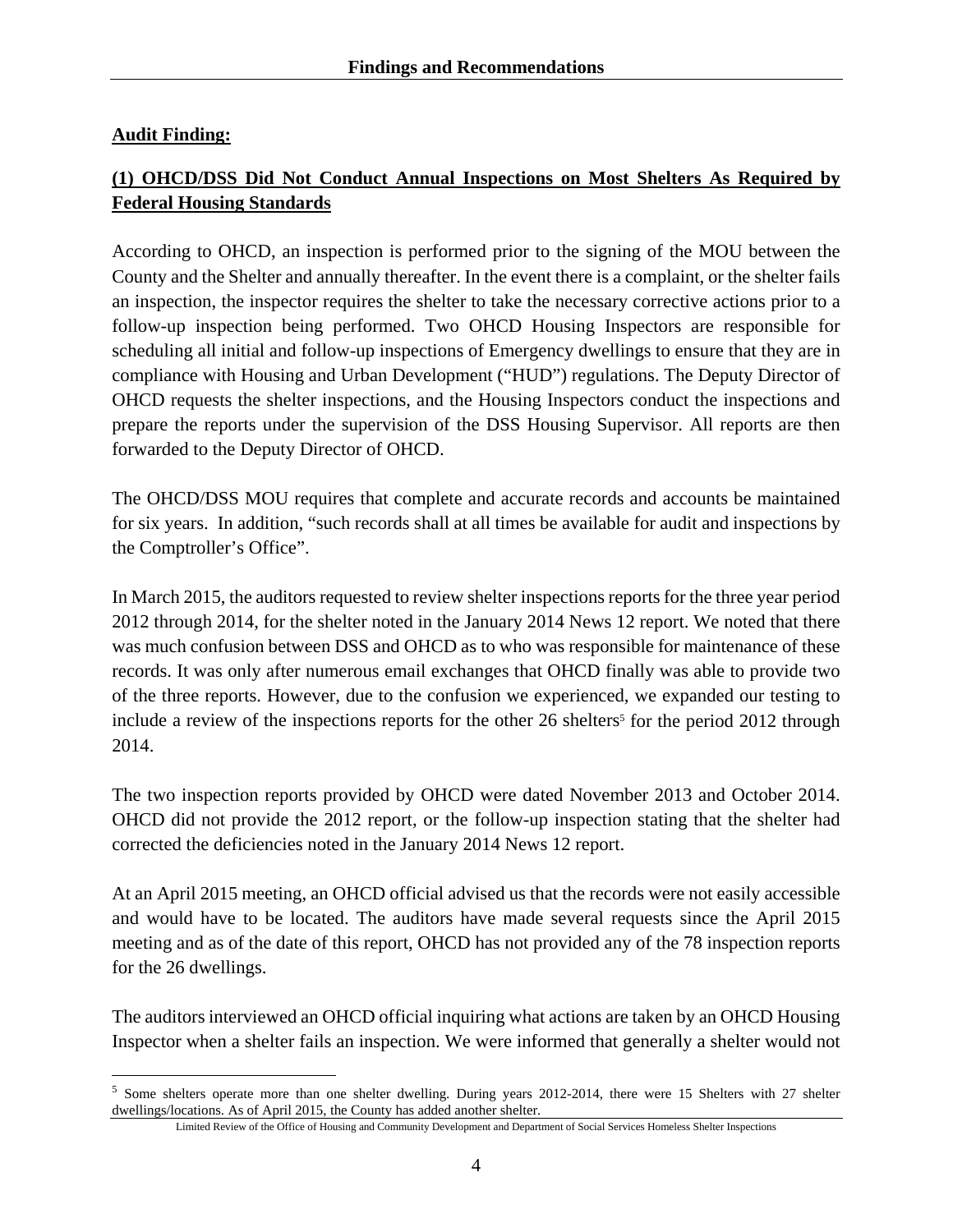fail an inspection since the Housing Inspector would inform the Director of the shelter of any safety issues/problems and the required corrective actions. We were also told that there was no established timeframe for re-inspection.

The OHCD/DSS MOU section vii (1.) states there will be Housing Inspectors that shall conduct inspections and confirm that the dwellings are in compliance with the HUD Housing Quality Standards<sup>6</sup>. Our review of the November 2013 and October 2014 inspection reports noted that some of the attributes of the HUD Housing Control Standards were not addressed in the inspection reports. Specifically, the 2013 inspection report did not indicate whether the inspector verified the following:

- adequacy of the cooking facilities;
- presence of emergency exit lighting;
- adequacy of exterior grounds appearance; and
- the presence of an updated insurance certificate.

We also noted that the inspection report form itself does not provide designated spaces to capture results for all the attributes that require review during inspections. In addition, we noted that OHCD does not have written inspection procedures that document the inspection standards that a Housing Inspector must follow.

Subsequent to our review of the 27 shelters for the period 2012 through 2014, it came to our attention that the County began using a new shelter beginning April 24, 2015. The auditors requested the inspection report for the new shelter. OHCD/DSS provided an inspection report dated July 8, 2015, more than two months after the County began using the shelter. The OHCD/DSS MOU states that Housing Inspectors shall conduct initial residential housing inspections of dwellings and confirm that the dwellings are in compliance with HUD Housing Quality Standards prior to the placement of clients there. In addition, the inspection report was not adequately prepared. Specifically, the following exceptions were noted:

- the printed name and signature of the shelter representative, and date acknowledging the inspection took place were missing; and
- the OHCD inspector signed as both the inspector and supervisory reviewer.

 $\overline{a}$ 

<sup>6</sup> Federal Housing and Urban Development 24 CFR 982.401.

Limited Review of the Office of Housing and Community Development and Department of Social Services Homeless Shelter Inspections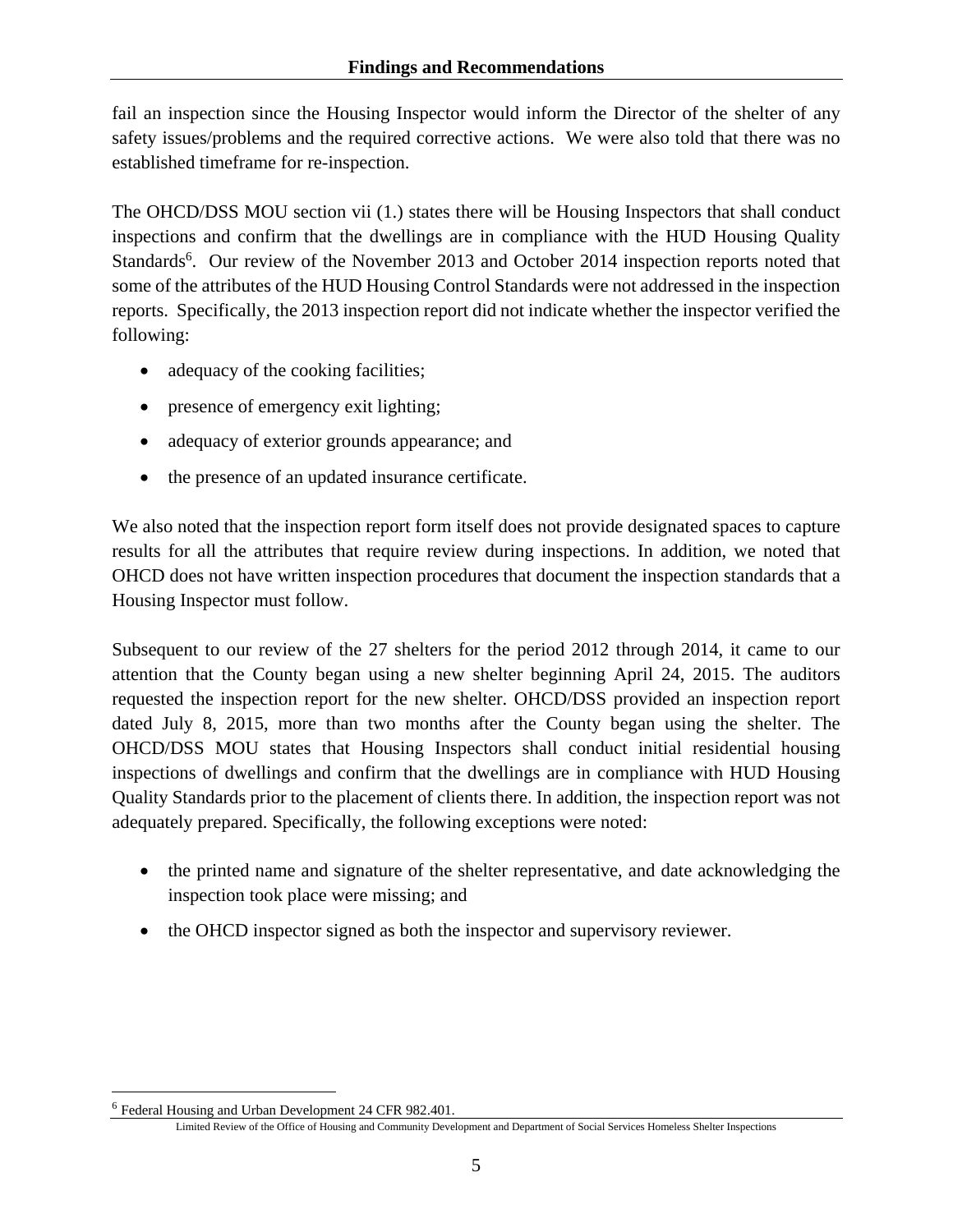### **Audit Recommendation(s):**

We recommend that OHCD/DSS:

- a) perform regular and follow-up shelter inspections in order to monitor and evaluate compliance with the Memorandum of Understanding with each Shelter;
- b) maintain proper documentation of each inspection;
- c) redesign Shelter Inspection Forms to capture the attributes of the Federal Housing Quality Standards as noted in the County Memorandum of Understanding with Shelters, and add a section for the inspector and the supervisor to print, sign and date the form;
- d) ensure that someone other than the inspector performs the supervisory review; and
- e) prepare written inspection procedures so that all inspectors follow a prescribed standard.

### **Audit Finding:**

### **(2) OHCD Does Not Maintain a Control Log of Client Complaints**

We noted that OHCD does not have written procedures or a controlled process to ensure that client complaints about emergency shelter conditions are investigated and reviewed timely.

OHCD advised that when clients staying at emergency housing shelters call or walk into DSS to make complaints, OHCD attempts to send an inspector unannounced to the facility as soon as possible. However, each housing complaint, the action taken, and the final resolution is not documented and tracked to ensure that corrective action is taken and the emergency housing environment is kept safe for its clients.

Without written records, there is no evidence of the number of complaints, if any corrective actions were taken, and if there are shelters that receive frequent complaints.

### **Audit Recommendation:**

We recommend that OHCD develop a complaint handling process, including a log of the date and details of the complaint, when an inspector was sent, and the corrective action to be taken. This will help ensure that all housing complaints are documented, tracked and adequately resolved in a timely manner. This information could also be used to identify frequent causes for complaints as well as frequent offenders.

Limited Review of the Office of Housing and Community Development and Department of Social Services Homeless Shelter Inspections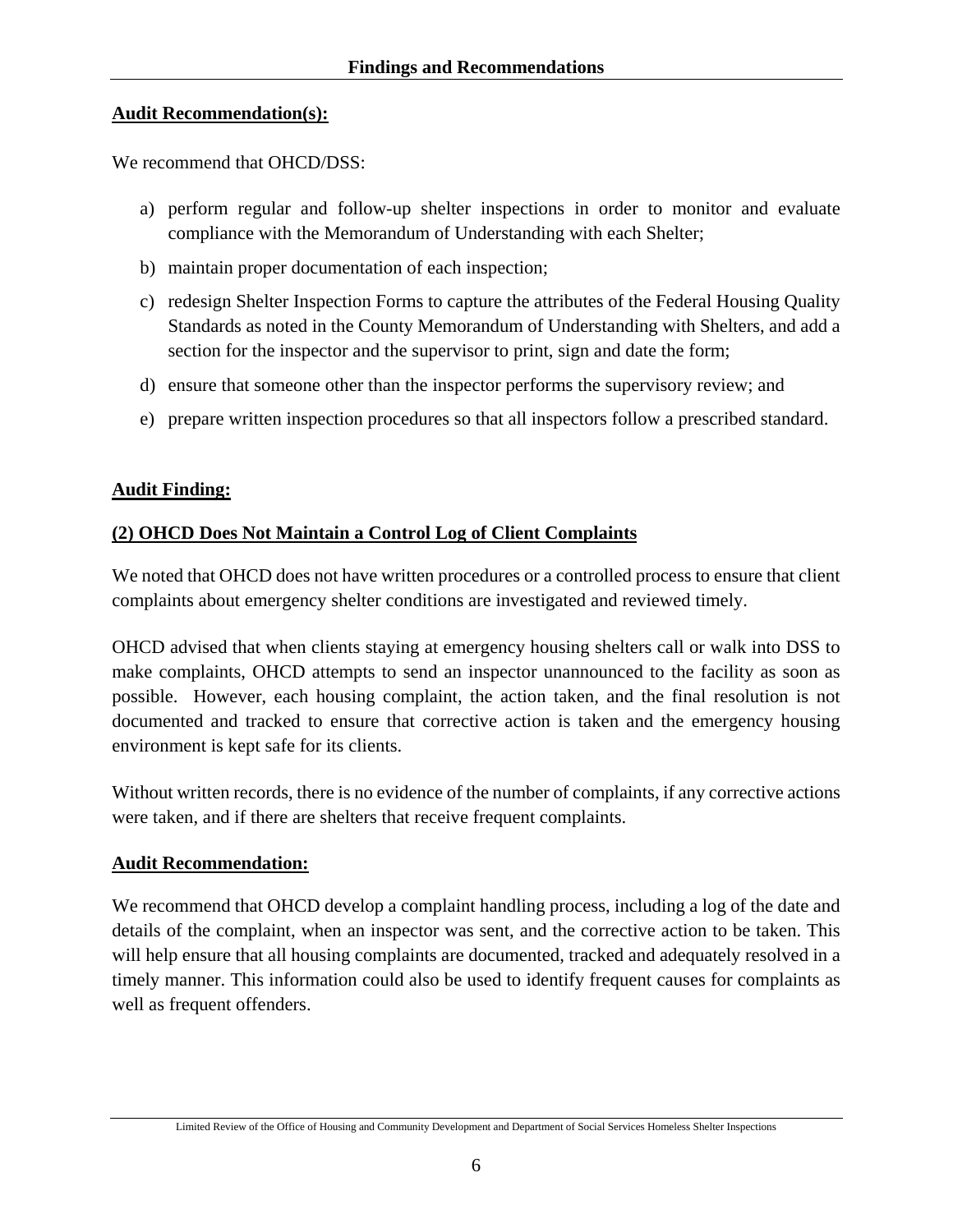### **Audit Finding:**

# **(3) DSS and OHCD Do Not Verify that Non-Profit Shelters File IRS Form 990 as Required by the County Memorandum of Understanding with the Shelters**

Our review found that not all non-profit  $501(c)(3)^7$  Shelters being used by the County for emergency housing had filed their IRS Form 990 tax return<sup>8</sup> for 2012 and 2013, as required by the Internal Revenue Service ("IRS")<sup>9</sup> and the Shelters' MOU with the County. Further, County vendors must comply with all Federal, State, and Local laws in order to maintain their contracts with the County.

The County currently uses 15 Emergency Shelters in 27 locations, and eight motels throughout the County to provide housing to the homeless. According to DSS, of the 15 shelters, three are forprofit organizations and the remaining 12 are non-profit. An online search on GuideStar<sup>10</sup> in May 2015, indicated that four of the 12 non-profit shelters did not file Form 990 for either one or both years in the audit period (2012 and 2013). Exhibit III below lists the four non-profit shelters and the years the Form 990s were not filed.

### **Exhibit III**

# **Non-Profit Shelters: Did Not File IRS Form 990 Tax Return in Years 2012 And 2013**

| <b>Shelter Name</b>                   | <b>Year 2012</b> | <b>Year 2013</b> |
|---------------------------------------|------------------|------------------|
|                                       | No               | N <sub>0</sub>   |
| Eager to Serve<br>HDDIC<br>Safe Haven | No               | N <sub>0</sub>   |
|                                       | No               | N <sub>0</sub>   |
| Gospel of Peace Intl.                 | $**$             | Nο               |

*\*\* Filed Form 990 in Year 2012*

The Form 990 serves two essential purposes. First, it provides information that helps government agencies (the IRS and state charity regulators) enforce the laws that govern nonprofits. For example, it helps government regulators learn whether groups have been spending their funds in a way that might cause them to lose their charitable and tax-exempt status.

Second, the Form 990 provides substantial financial information about the filing organization's financial condition, the sources of its income, top management salaries, and any relatively large

 $\overline{a}$ 

<sup>&</sup>lt;sup>7</sup> Tax-exempt, non-profit organization.<br><sup>8</sup> Return of Organization Exempt From Income Tax to be filed by 501(c)(3) non-profit organizations.

 $9$  As a 501(c)(3) organization, the entity is required to file an annual informational tax return with the IRS. Form 990, except for certain contributor information on Schedule B, is required to be made available to the <sup>10</sup> http://www.guidestar.org/ GuideStar offers current data from Internal Revenue Service Forms 990. It allows users to search and select from an extensive database of continually updated listings of more than 1.7 million U.S. tax-exempt non-profit organizations.

Limited Review of the Office of Housing and Community Development and Department of Social Services Homeless Shelter Inspections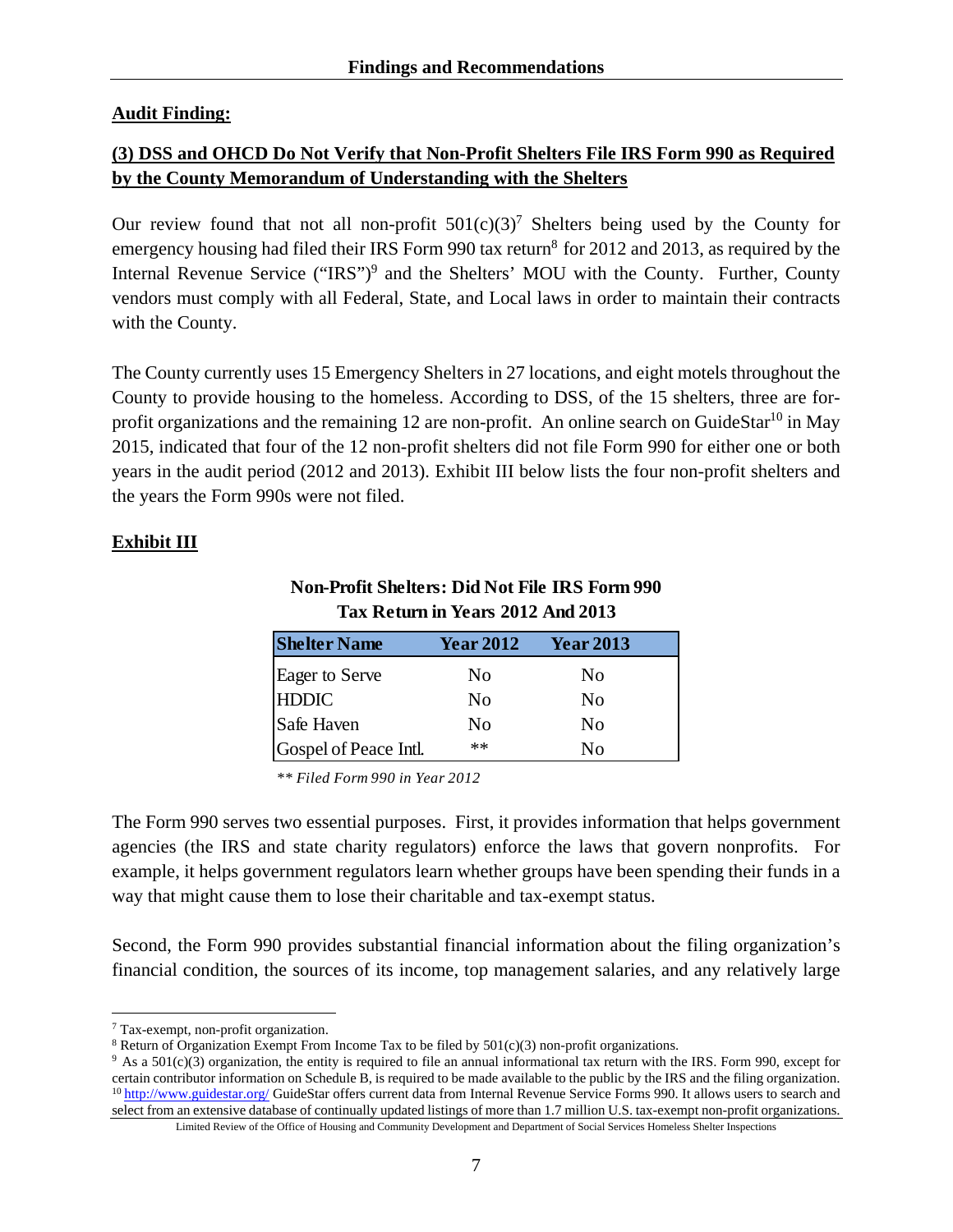payments made to those who serve as independent contractors to the filer. This information is useful for County decision making purposes when evaluating whether or not to enter into and/or renew an MOU with a particular shelter.

### **Audit Recommendation(s):**

We recommend that OHCD/DSS implement a process to monitor whether non-profit shelters used by the County to provide emergency housing are in compliance with IRS regulations and the terms of the MOU with the County.

Consideration should be given to terminating and/or not renewing MOUs with shelters that are not compliant with federal regulations.

# **Audit Finding:**

# **(4) OHCD/DSS Does Not Verify that Motel Units Meet Legal Shelter Standards as Required by the OHCD/DSS MOU**

When shelters are at maximum capacity, OHCD/DSS will place clients into motels. OHCD/DSS utilizes eight motels to provide these shelter services. The motels receive an agreed upon rate of \$75 per room per night. The OHCD/DSS MOU requires OHCD Housing Inspectors to "have on file individual motel owner certifications for motels that may be used for emergency housing detailing that all rental units meet legal shelter standards and have working heating, plumbing and electrical systems".

The auditors requested the motel owner certifications for each of the eight motels that are currently being used as emergency shelters and were told by an OHCD official that OHCD did not have the certifications, but they would request them from the respective motel owners. Two of the eight approved motels provided OHCD with "Permits to Operate a Temporary Residence" that were issued by the Nassau County Department of Health. The other six motel owners only provided letters, in most cases handwritten, stating that their rental units meet legal shelter standards.

# **Audit Recommendation:**

We recommend that OHCD/DSS obtain current Permits to Operate a Temporary Residence for all motels being used. They should be retained on file by OHCD as required by OHCD/DSS MOU.

Limited Review of the Office of Housing and Community Development and Department of Social Services Homeless Shelter Inspections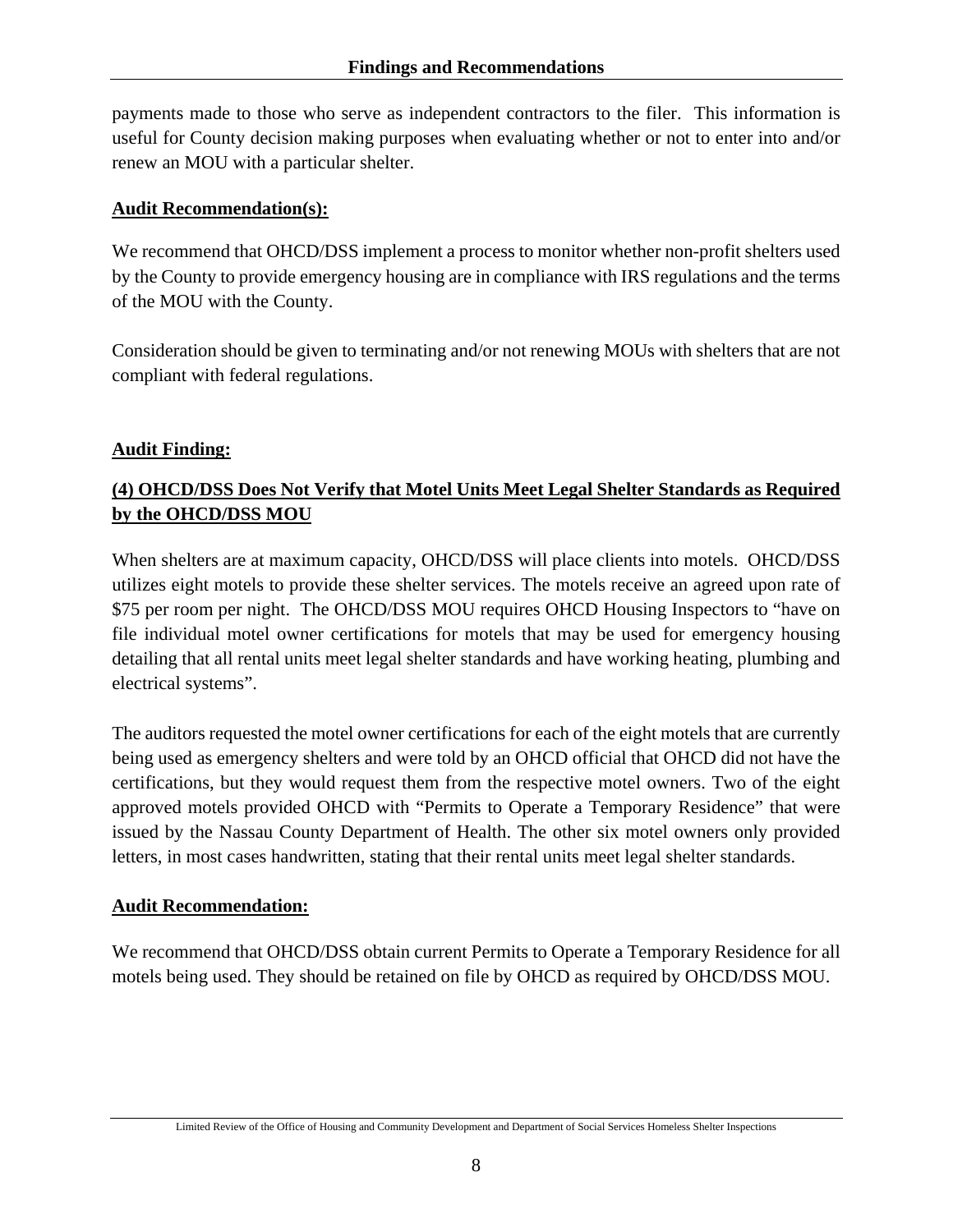EDWARD P. MANGANO COUNTY EXECUTIVE



**JOHN SARCONE** EXECUTIVE DIRECTOR

**COUNTY OF NASSAU** OFFICE OF HOUSING & COMMUNITY DEVELOPMENT 40 MAIN STREET - SUITE A - EXECUTIVE OFFICE HEMPSTEAD, NEW YORK 11550 (516) 572-0815 FAX (516) 572-2789

October 29, 2015

Hon. George Maragos Nassau County Comptroller Office of the Comptroller 240 Old Country Road Mineola, NY 11501

Re: Limited Review of the Office of Housing & Community Development and the Department of Social Services Homeless Shelter Inspections

Dear Mr. Maragos,

Attached please find the joint response of the Office of Housing & Community Development and Department of Social Services to the Limited Review conducted by your staff.

We would like to thank you and your staff for their professionalism during this process and for giving us an opportunity to respond to the findings. We look forward to continuing to work with your staff to address any outstanding issues or concerns.

Sincerely,

John Sarcone **Executive Director** Office of Housing & Community Development

CC: Dr. John Imhof, Commissioner, Department of Social Services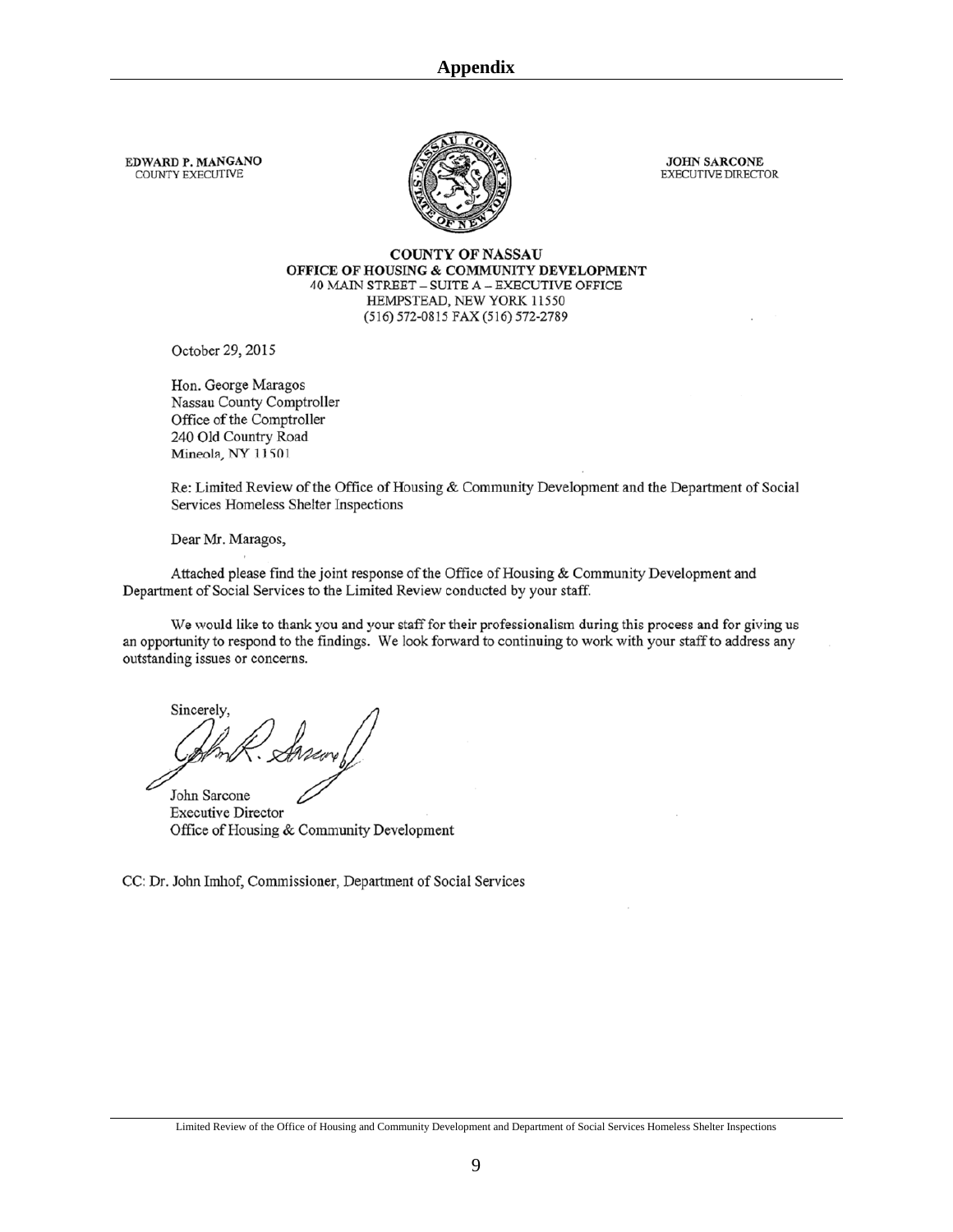#### **JOINT DSS / OHCD RESPONSE**

(1) OHCD/DSS Did not conduct annual Inspections on Most Shelters As Required by Federal Housing Standards

OHCD/DSS RESPONSE: OHCD/DSS share joint responsibility for Shelter Inspections. The inspection records will be maintained at DSS. OHCD and DSS are collaborating to re-develop Shelter Inspection forms. A spreadsheet will be maintained to ensure that all shelters are inspected on a timely basis and at a minimum on an annual basis. The MOUs with the shelters will be reviewed by both agencies to ensure that the necessary regulations are included in the MOU.

(2) OHCD Does not maintain a Control Log of Client Complaints.

OHCD/DSS RESPONSE: OHCD/DSS are collaborating to implement a control log of client complaints that will be maintained at DSS. Account recipient names will not be disclosed on the logs to prevent retaliation and for confidentiality purposes.

(3) OHCD/DSS do not verify that Non-Profit Shelters File IRS Form 990 as Required by the County Memorandum of Understanding with the Shelters

OHCD/DSS RESPONSE: OHCD/DSS acknowledge that County vendors must comply with all Federal, State, and Local laws in order to maintain their contracts with the County. However, it may be beyond the scope of the paramount mission of the respective Agencies to monitor vendor compliance with IRS regulations, especially given that some of the shelters are for-profit. The MOUs with the shelters will be reviewed by both agencies to determine whether these terms are necessary under the governing laws and regulations.

(4) OHCD/DSS does not verify that Motel Units meet Legal Shelter Standards as required by the OHCD/DSS MOU.

OHCD/DSS RESPONSE: OHCD/DSS will be reaching out to the Nassau County Department of Health (DOH) to obtain current permits to operate a Temporary Residence for all hotels / motels.

In addition, as per 18 NYCRR 352.3(h) Inspections will be performed of the hotel/motel at least once every six months if individuals/families are placed. Any violation found during the on-site inspection shall be reported to appropriate authorities. A written report shall be made of each such inspection and shall be maintained at DSS.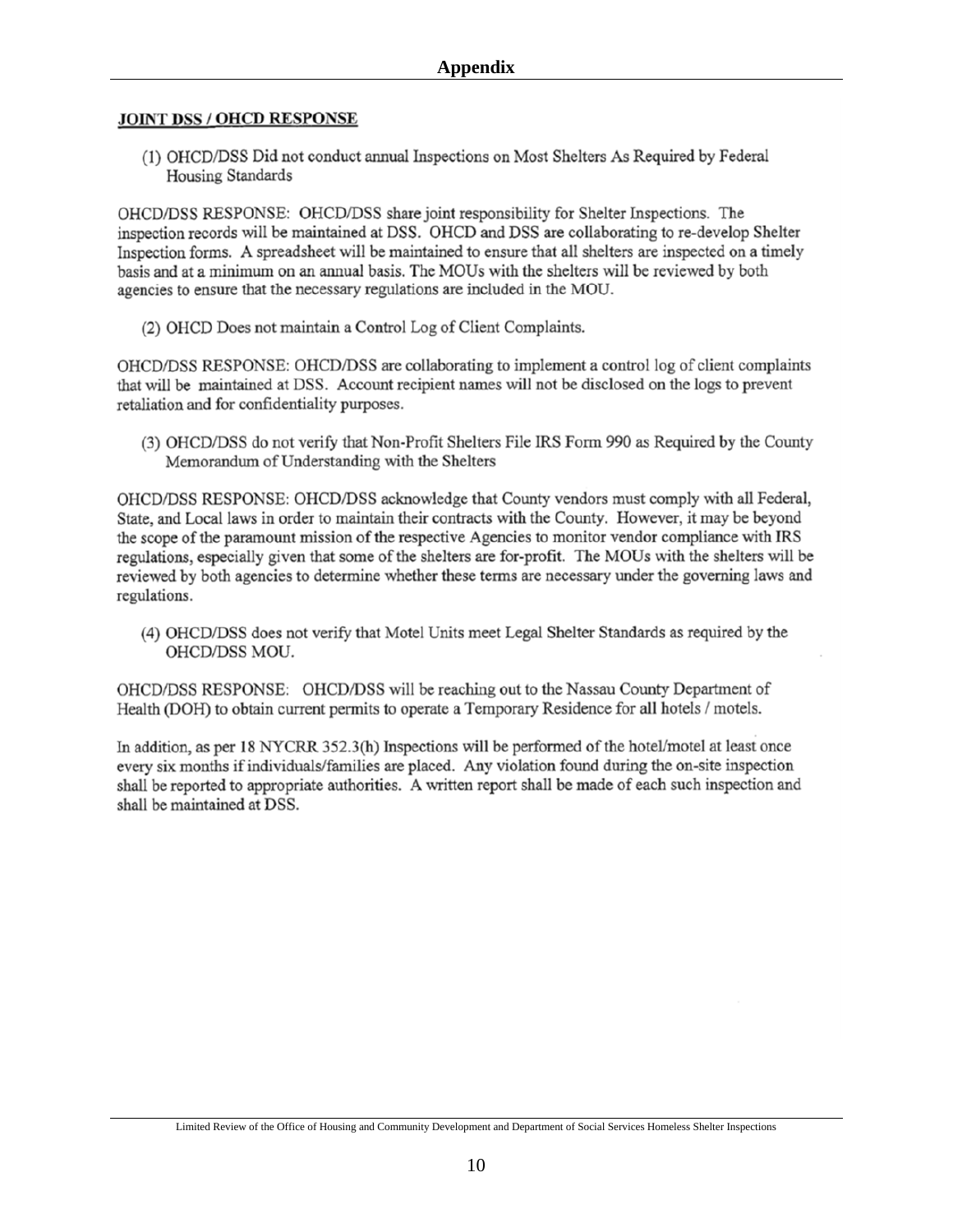### **Audit Finding:**

# **(1) OHCD/DSS Did Not Conduct Annual Inspections on Most Shelters As Required by Federal Housing Standards**

### **Audit Recommendation(s):**

We recommend that OHCD/DSS:

- a) perform regular and follow-up shelter inspections in order to monitor and evaluate compliance with the Memorandum of Understanding with each Shelter;
- b) maintain proper documentation of each inspection;
- c) redesign Shelter Inspection Forms to capture the attributes of the Federal Housing Quality Standards as noted in the County Memorandum of Understanding with Shelters, and add a section for the inspector and the supervisor to print, sign and date the form;
- d) ensure that someone other than the inspector performs the supervisory review; and
- e) prepare written inspection procedures so that all inspectors follow a prescribed standard.

### **OHCD/DSS RESPONSE:**

OHCD/DSS share joint responsibility for Shelter Inspections. The Inspection records will be maintained at DSS. OHCD and DSS are collaborating to re-develop Shelter Inspection forms. A spreadsheet will be maintained to ensure that all shelters are inspected on a timely basis and at a minimum on an annual basis. The MOUs with the shelters will be reviewed by both agencies to ensure that the necessary regulations are included in the MOU.

### *Auditor's Follow-up Response:*

*The auditors concur with OHCD/DSS response to re-develop the Shelter Inspection forms to include all attributes required by the MOU. However, the auditors reiterate the need to also add a section on the form for the inspector and reviewer to print, sign and date the form and that someone other than the inspector performs the supervisory review.* 

### **Audit Finding:**

# **(2) OHCD Does Not Maintain a Control Log of Client Complaints**

### **Audit Recommendation:**

We recommend that OHCD develop a complaint handling process, including a log of the date and details of the complaint, when an inspector was sent, and the corrective action to be taken. This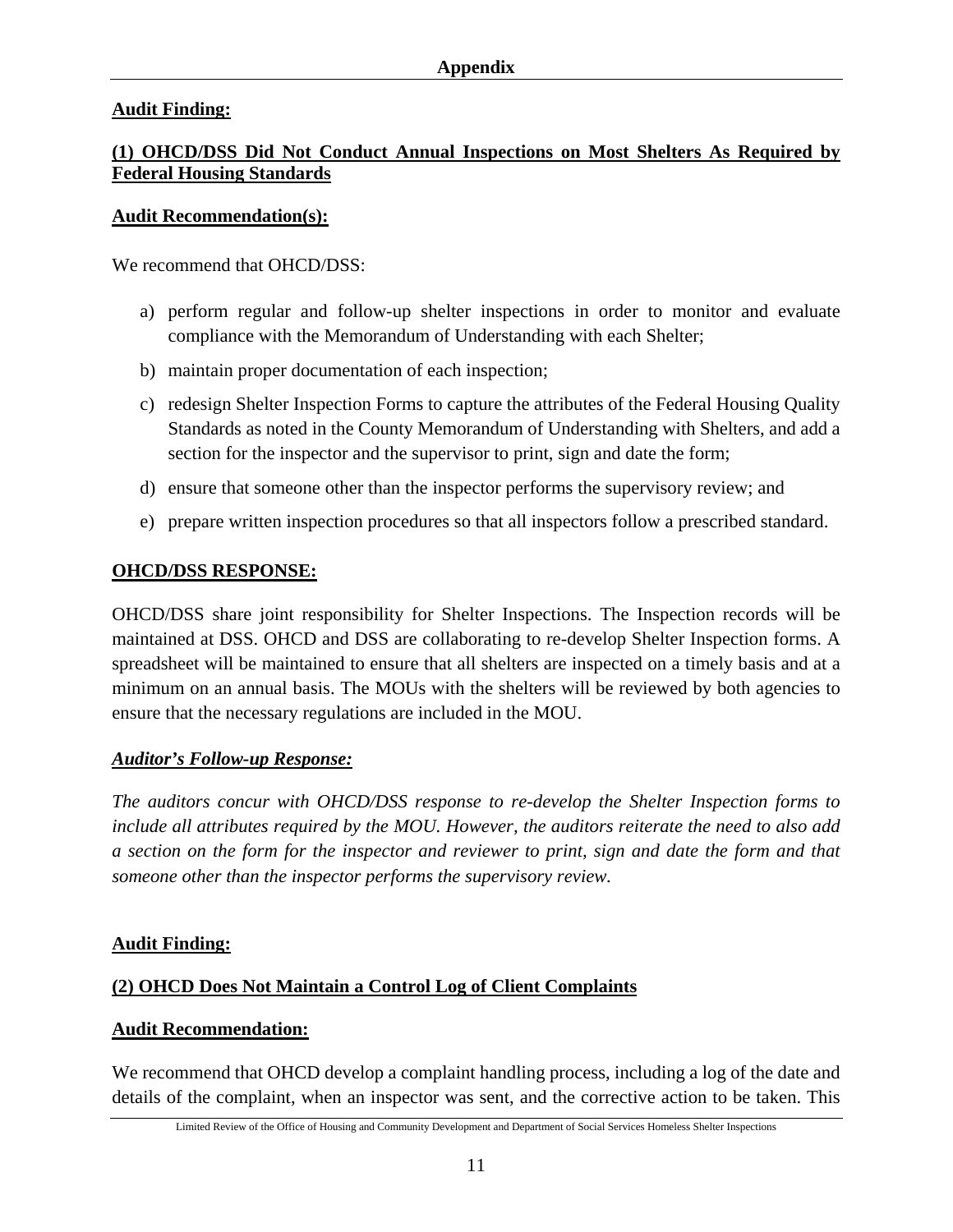### **Appendix**

will help ensure that all housing complaints are documented, tracked and adequately resolved in a timely manner. This information could also be used to identify frequent causes for complaints as well as frequent offenders.

### **OHCD/DSS RESPONSE:**

OHCD/DSS are collaborating to implement a control log of client complaints that will be maintained at DSS. Account recipient names will not be disclosed on the logs to prevent retaliation and for confidentiality purposes.

### *Auditor's Follow-up Response:*

*The auditors concur with the proposed corrective actions.* 

### **Audit Finding:**

### **(3) DSS and OHCD Do Not Verify that Non-Profit Shelters File IRS Form 990 as Required by the County Memorandum of Understanding with the Shelters**

### **Audit Recommendation(s):**

We recommend that OHCD/DSS implement a process to monitor whether non-profit shelters used by the County to provide emergency housing are in compliance with IRS regulations and the terms of the MOU with the County.

Consideration should be given to terminating and/or not renewing MOUs with shelters that are not compliant with federal regulations.

### **OHCD/DSS RESPONSE:**

OHCD/DSS acknowledge that County vendors must comply with all Federal, State and Local laws in order to maintain their contracts with the County. However, it may be beyond the scope of the paramount mission of the respective Agencies to monitor vendor compliance with the IRS regulations, especially given that some of the shelters are for-profit. The MOUs with the shelters will be reviewed by both agencies to determine whether these terms are necessary under the governing laws and regulations.

### *Auditor's Follow-up Response:*

*The auditor's acknowledge that only not-for-profit entities are required to file IRS Form 990 on an annual basis. Since this is a requirement of compliance with the terms of the contract,*